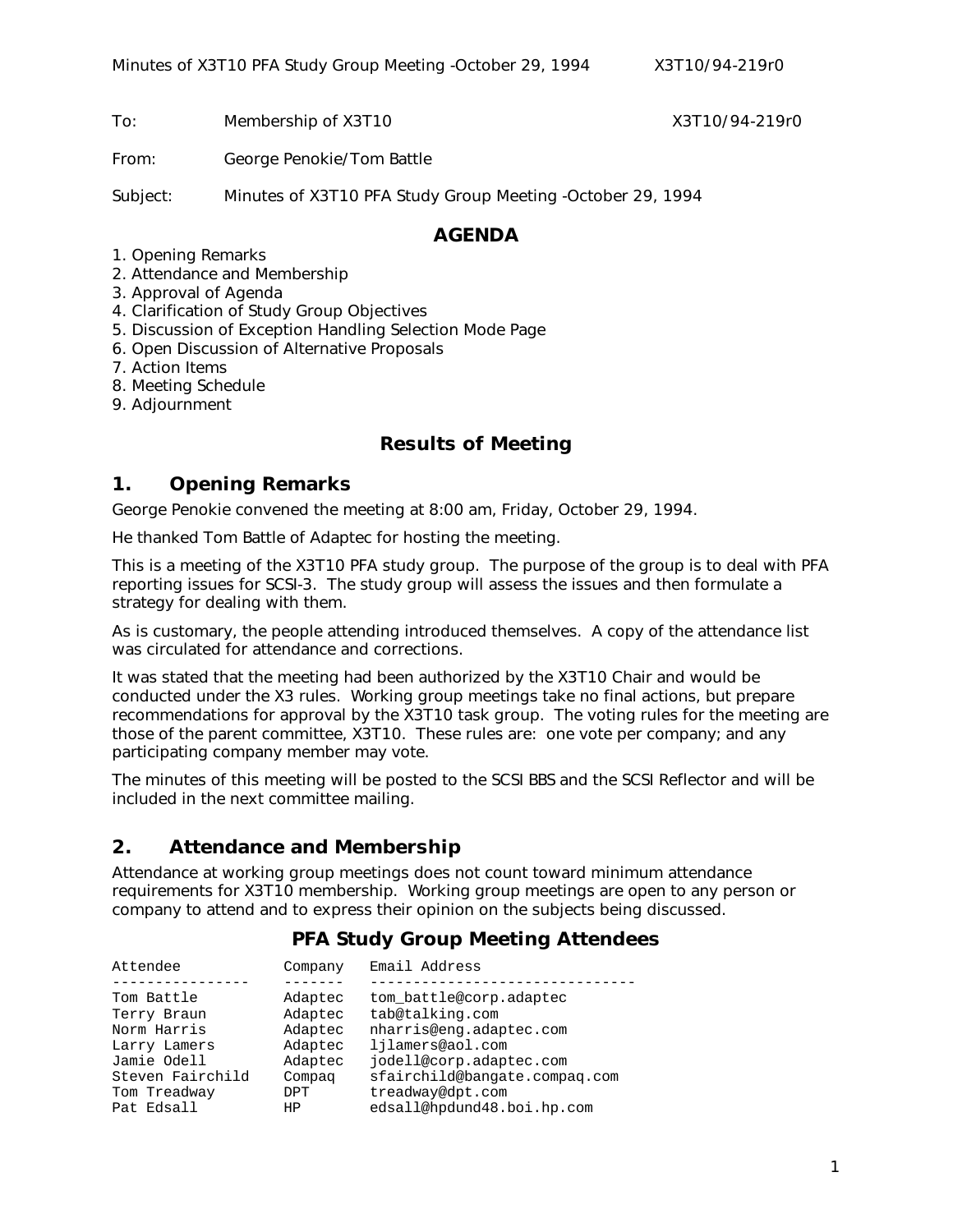| Gary Lin       | HP      | qlin@ppq01.sc.hp.com              |
|----------------|---------|-----------------------------------|
| Jitendra Singh | HP      | jsingh@ppg01.sc.hp.com            |
| John Lohmeyer  | NCR     | john.lohmeyer@ftcollinsco.ncr.com |
| James McGrath  | Ouantum | jmcqrath@qntm.com                 |
| Kevin Tso      | Ouantum | ktso@gntm.com                     |
| John Lingo     | Seagate | john_lingo@notes.seagate.com      |
| Gene Milligan  | Seagate | gene milligan@notes.seagate.com   |
| Vit Novak      | Sun     | vit.novak@sun.com                 |

### **3. Approval of Agenda**

The agenda developed at the meeting was approved.

### **4. Clarification of Study Group Objectives**

Jim McGrath asked for a clarification of objectives for the Study Group. George Penokie offered the following: 'Develop a SCSI method to report asynchronous events, specifically predictive failures of SCSI devices, but open to reporting events of interest from within storage subsystems.'

### **5. Discussion of Exception Handling Selection Mode Page**

Discussion of Exception Handling Selection Mode Page Prior to the meeting, George had prepared a new Informational Exceptions Control Page proposal. That document formed the basis for most of the discussion.

Jitendra Singh raised the issue of how this proposal would relate to DMI, and whether this might be viewed as an alternative to a DMTF MIF. The Server Group within DMTF is defining the means by which components would report events upward to management software. Several attendees felt George•s proposal would not constitute an alternative method, but could in fact complement the DMI methods. There was also general feeling that any coupling with DMI would be better handled at the driver level. Gene Milligan suggested either CAM or ASPI as the proper interface for DMI.

There was insufficient understanding within the group to thoroughly discuss the relationship to DMI. Larry Lamers proposed that communications be established with that task force activity to discuss possible dependencies.

Jim McGrath questioned why asynchronous event reporting would not be better handled by a log sense enhancement. George replied that log sense is primarily intended to log events.

George read through each section of the proposal, with added comments and background. He noted that the methods for reporting events, defined in Table 2, were the result of previous discussions on reporting asynchronous events. Four methods were required to satisfy the requirements of various developers. Only one method may be used at a time.

George was asked to better define 'informational exception conditions.'

Steve Fairchild asked for clarification on why method-0 differed from 5D00. George replied it differs in that it doesn't rely on Unit Attention, which is often ignored by many device drivers. Multiple methods accommodate those who want Asynchronous Event Notification (AEN), or polling, or Unit Attention.

Jim McGrath suggested George's technique might be used even more broadly, to notify the system of any asynchronous event not related to the current command. He felt this interpretation would help clarify the difference between this method and AEN. George deferred, however, since this could have significant ripple effects on the rest of the standard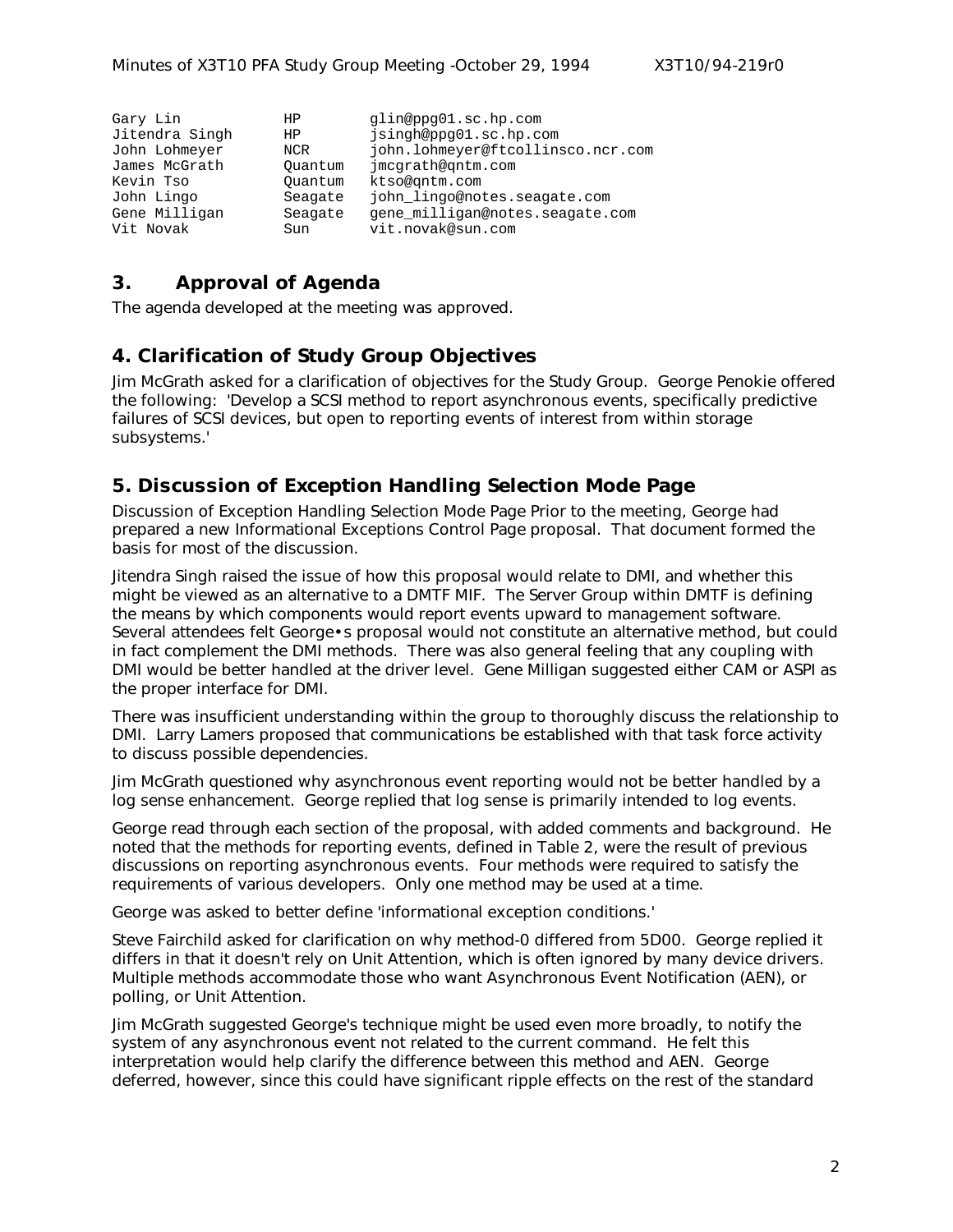which would be very difficult to deal with. A narrower scope, focused on reporting predicted failures, would have greater likelihood of acceptance.

Jim asked whether it would be proper to use the Recovered Error mechanism to report a change in mode page. George replied that systems typically use either Recovered Error or Unit Attention as a trigger. Steve Fairchild said Compaq uses Recovered Error, since it's difficult to report an event unless an IRQ is outstanding. Compaq's other alternative would have been to poll. George pointed out that drivers often ignore Unit Attention, agreeing that this might not be the best choice.

John Lingo asked that George's proposal be made specific to reporting a 'failure prediction' in order to narrow the scope of the document and implementation. George agreed to use his redefinition of 'informational exception conditions' to limit the scope appropriately.

Jim McGrath requested a rewording of Code 0 on Table 2. It says '...not reporting information...' but then '...to find out about information...' Instead it should simply say that the target will respond to a poll.

Gene Milligan asked whether the DPFR switch would override all other related driver settings, e.g., Post Error bit, Log Sense / Log Select? John Lohmeyer suggested the proposal could be either broad or narrow in scope, but must be specific. Jim McGrath suggested that if narrow, then the exception conditions must be specified.

George Penokie felt the wording should limit the scope to asynchronous event coverage only. The RPF bit would be treated as an override bit to related items such as Post Error.

The interval field was designed in a manner similar to other SCSI-3 proposals. No exception values are allowed since the field is a generous 4 Bytes wide. If set to zero, the event is only reported once. Otherwise, the event is reported at the earliest opportunity after the specified time has elapsed.

Terry Braun questioned whether the reporting intervals and mechanisms shouldn't be handled by the driver instead of the device. George stated he thought the systems designers would prefer to keep dependencies isolated in one place, namely, the device.

Jim McGrath felt there needed to be a way to stop the reporting after awhile since, for example, RAID systems can essentially repair themselves. George suggested the addition of a countdown counter to stop the event reporting after it reaches zero.

George also questioned whether events of higher importance/severity should be able to define more frequent report intervals or a longer count-down range. Steve Fairchild felt it would be impossible to agree on defined levels of severity. Jim McGrath stated that mode page information should be kept as generic as possible, and we shouldn't open the door to customization.

Jim suggested that a new event should restart the down-counter. John Lingo agreed with this, since the driver has the ability to turn off reporting if desired. He also expressed a desire to keep the specification simple. Jim added that a predicted failure is more accurately defined as a state than as an event. Once a device enters that state, it doesn't recover. Steve Fairchild asked whether temperature effects would be an exception; George replied that temperature is typically treated as a separate issue from predicting failure.

John Lingo asked whether DPFR disables 'operations' or 'reporting.' He suggested there be two bits, one for each. Even if reporting is turned off to the host, the device manufacturer may want the data for warranty analysis, etc. George agreed to add this to the proposal.

Jim Kahn questioned how video servers might handle predicted failure events. Data delivery rates must be guaranteed, yet he wouldn't want to totally turn off notification of predicted failures. George suggested that Jim's application might lie outside the scope of the proposal. Larry Lamers suggested he'd have to rely on the polling mechanism, and choose this poll event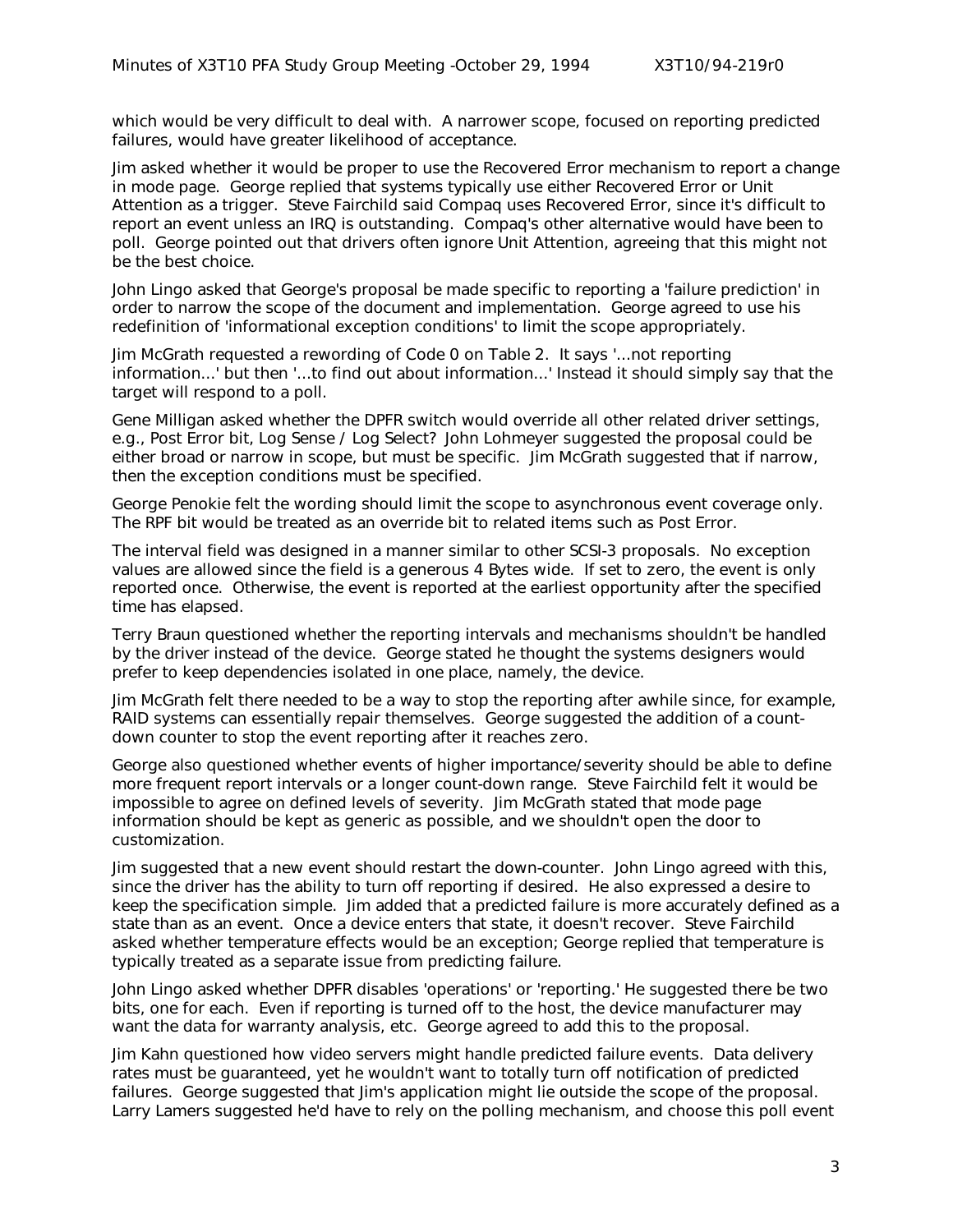at a known non-critical interval. Most failures predicted by this mechanism wouldn't occur except over a period of hours or days, so the server shouldn't be at undue risk.

John Lingo raised the question of predicted failures which might be more urgent, especially as algorithmic techniques become more advanced. George agreed the proposal should be reworded to clarify when the opportunity for reporting should start. For example, the first report should be made immediately, not after the timer hits its first timeout. The current SCSI command will be completed before Check Condition is reported. A Unit Attention will kill the command. Larry Lamers argued that a predicted failure caused by recovered errors check condition would always hide the predicted failure check condition. Gene Milligan added that a Read Continuous (RC) setting might do the same. Jim McGrath suggested the driver must poll if these situations are of concern. Or, George suggests a vendor-unique solution of rotating a queue of reported errors.

Jim McGrath suggested some customers might want predicted failure analysis to be done offline. Eventual algorithms could require complex analysis of data available on reserved cylinders, and/or video servers might not be able to afford any time for analysis. This would be considered an 'offline' operation in that the media would be active but could not be accessed. It would be analogous to a thermal recalibration procedure today. Gene Milligan pointed out that RAID subsystems might want to do this analysis at scheduled intervals for the entire subsystem. Through discussion, several suggestions were offered for command options:

a) A 'Send Diagnostic' code could be embedded in a command to specifically initiate analysis. Some degradation of performance would be accepted during this time.

b) The device would be taken logically offline until analysis is complete.

This option wouldn't be acceptable for video servers, but might be OK for RAID systems with a spare pool.

c) A bit could be set indicating that reporting is silent, for video applications requiring guaranteed delivery. This option would specifically state that degradation of performance would not be accepted. Overall, it was felt that this topic was not necessarily part of George Penokie's proposal, and might better be handled separately. Jim McGrath agreed to develop a new proposal for this.

Gene Milligan suggested the need for a 'third party failure report' scheme. This concept stems from discussions in the Small Form factor Single Connector Attach meetings. The idea is to utilize sense pins as a means of reporting failure of other hardware components such as fans. George Penokie suggested this might be better handled by creation of something like a 5D03 code. Vit Novak agreed to follow the topic in the SCA meetings, and try to couple it back to this Study Group if warranted.

Steve Fairchild suggested the need to log errors, events, exceeded thresholds, etc. This information would perhaps be used offline to perform statistical failure analysis for long-term quality improvement, warranty info, etc. He stated that Compaq is currently circulating an internal proposal for this. Once initial feedback is incorporated, he'll make the proposal public on the SCSI Reflector.

Steve suggested that drive vendors should make the thresholds open-ended so that they could be adjusted if needed. Jim McGrath (and others) felt strongly that this would be impossible to deal with. Even metrics generally used by industry are very open to interpretation, and are always hard to specify. The whole issue is very vendor-specific.

Terry Braun and John Lohmeyer suggested 'failure sensitivity' inputs, but this was countered by the premise that a predicted failure is a predicted failure. There shouldn't be gradations put on this, only the imperative that the drive should be replaced as soon as possible. Larry Lamers pointed out that Post Error could be enabled if the user really wants to get all the details. Jim